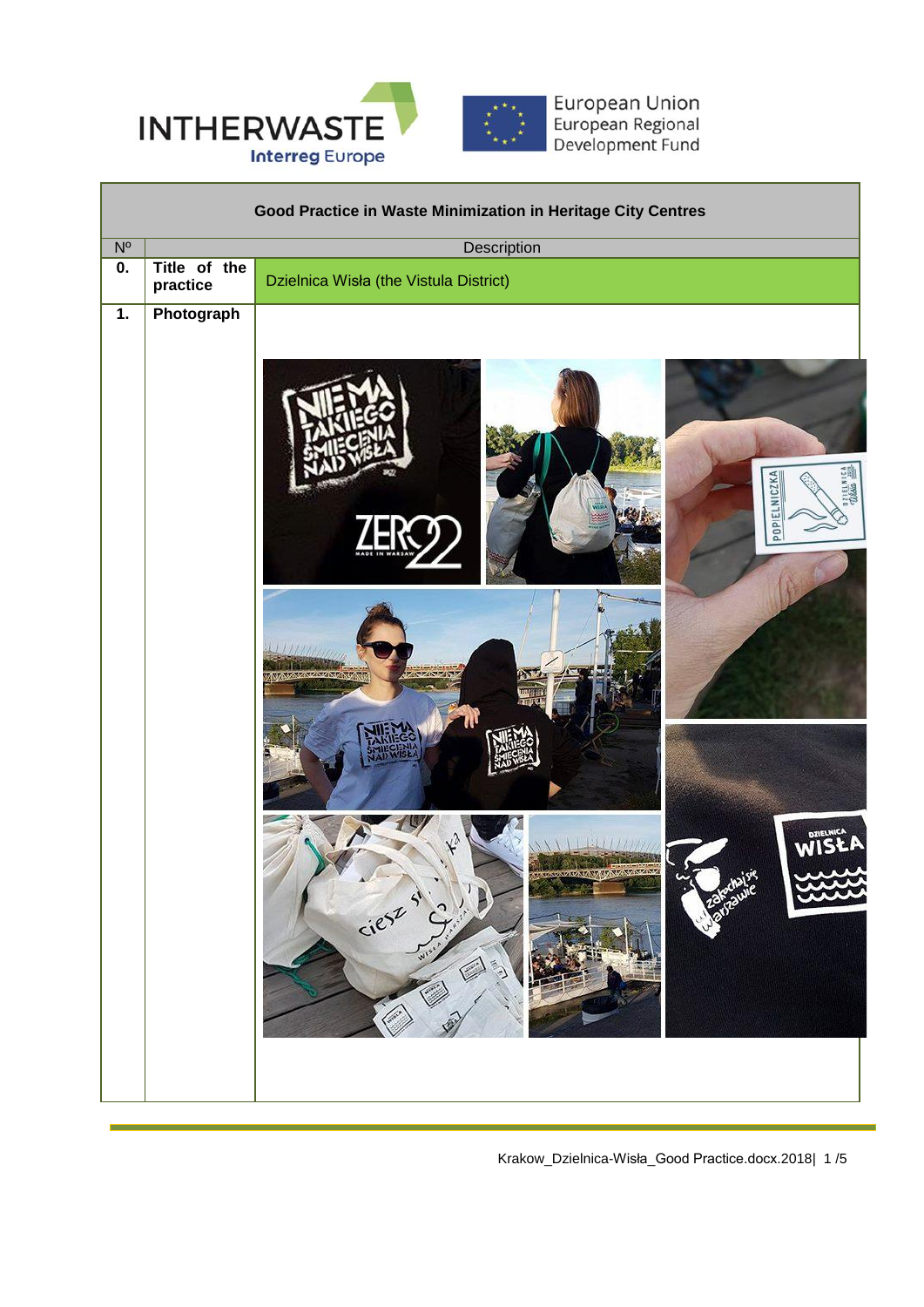



Krakow\_Dzielnica-Wisła\_Good Practice.docx.2018| 2 /5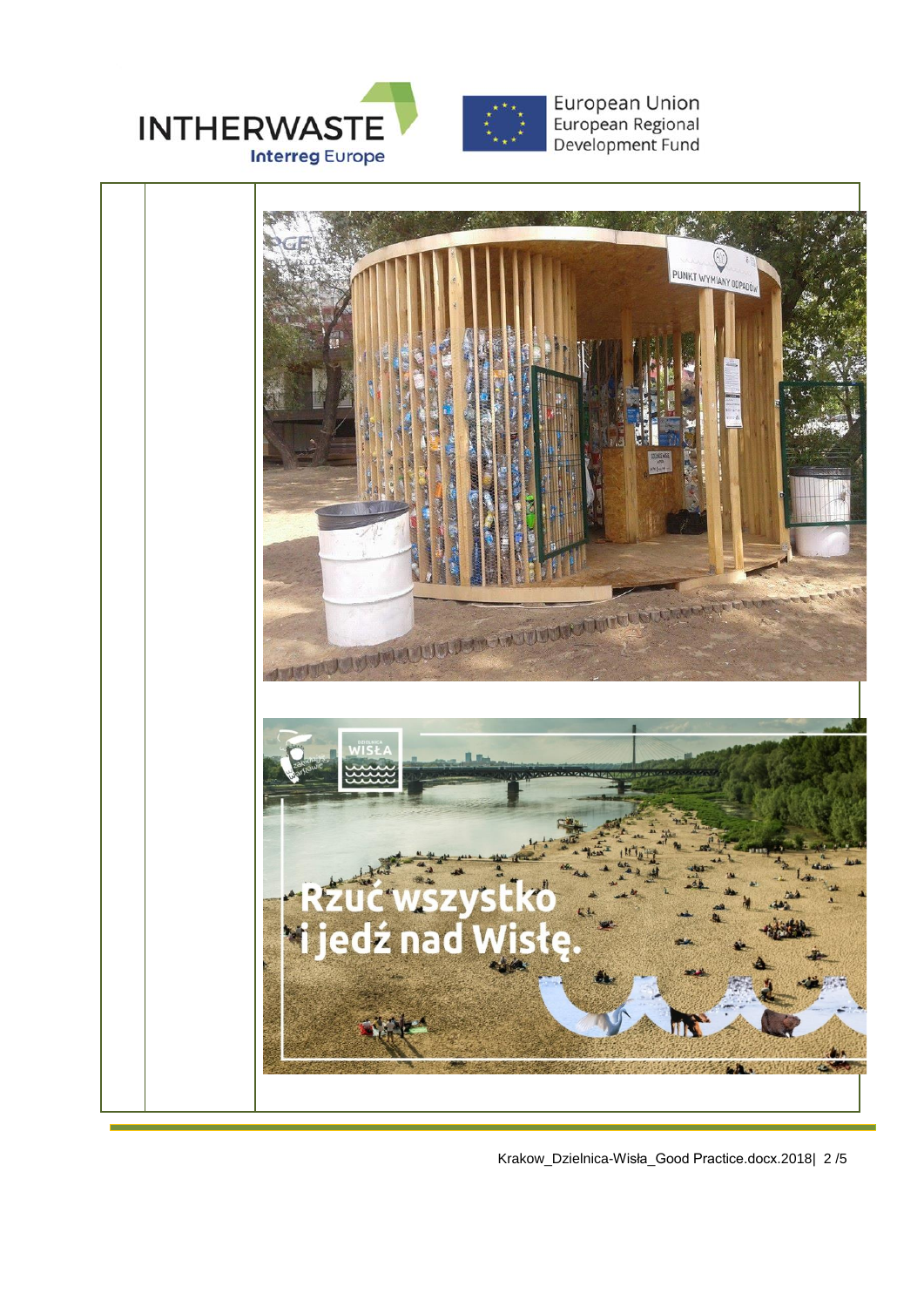

| 2. | <b>Proposers</b>                                | John Pitcher (Advertising Agency)                                                                                                                                                                                                                                                                                                                                                                                                                                                                                                                                                                                                                                                                                                                                                                                                                                                                                                                                                                                                                                                                                                                                                                        |  |
|----|-------------------------------------------------|----------------------------------------------------------------------------------------------------------------------------------------------------------------------------------------------------------------------------------------------------------------------------------------------------------------------------------------------------------------------------------------------------------------------------------------------------------------------------------------------------------------------------------------------------------------------------------------------------------------------------------------------------------------------------------------------------------------------------------------------------------------------------------------------------------------------------------------------------------------------------------------------------------------------------------------------------------------------------------------------------------------------------------------------------------------------------------------------------------------------------------------------------------------------------------------------------------|--|
| 3. | <b>Contacts</b>                                 | Agata Zambrowicz, agata.zambrowicz@johnpitcher.pl, +48 692 478 090                                                                                                                                                                                                                                                                                                                                                                                                                                                                                                                                                                                                                                                                                                                                                                                                                                                                                                                                                                                                                                                                                                                                       |  |
| 4. | <b>Useful links</b>                             | http://johnpitcher.pl/dzielnica-wisla-2016/                                                                                                                                                                                                                                                                                                                                                                                                                                                                                                                                                                                                                                                                                                                                                                                                                                                                                                                                                                                                                                                                                                                                                              |  |
|    |                                                 | https://www.facebook.com/dzielnicawislapl/                                                                                                                                                                                                                                                                                                                                                                                                                                                                                                                                                                                                                                                                                                                                                                                                                                                                                                                                                                                                                                                                                                                                                               |  |
| 5. | <b>Start date</b>                               | December 2015                                                                                                                                                                                                                                                                                                                                                                                                                                                                                                                                                                                                                                                                                                                                                                                                                                                                                                                                                                                                                                                                                                                                                                                            |  |
| 6. | <b>Activities'</b><br>state of the<br>art       | Ongoing                                                                                                                                                                                                                                                                                                                                                                                                                                                                                                                                                                                                                                                                                                                                                                                                                                                                                                                                                                                                                                                                                                                                                                                                  |  |
| 7. | Location                                        | Poland, Warsaw                                                                                                                                                                                                                                                                                                                                                                                                                                                                                                                                                                                                                                                                                                                                                                                                                                                                                                                                                                                                                                                                                                                                                                                           |  |
| 8. | <b>Inhabitants</b><br>in the area               | 1758 000 inhabitants of Warsaw                                                                                                                                                                                                                                                                                                                                                                                                                                                                                                                                                                                                                                                                                                                                                                                                                                                                                                                                                                                                                                                                                                                                                                           |  |
| 9. | Description of the practice                     |                                                                                                                                                                                                                                                                                                                                                                                                                                                                                                                                                                                                                                                                                                                                                                                                                                                                                                                                                                                                                                                                                                                                                                                                          |  |
|    | Origin:                                         |                                                                                                                                                                                                                                                                                                                                                                                                                                                                                                                                                                                                                                                                                                                                                                                                                                                                                                                                                                                                                                                                                                                                                                                                          |  |
|    | 2.<br>3.                                        | 1. Vistula bank is a new trendy place in Warsaw. For many years it was not so popular and it<br>was rather dodgy place. For the last few years, the Vistula bank in Warsaw changed its<br>image and now is a vibrant place where young people like to spend their free time: summer<br>fun, culture, art, sport, music, dancing, alcohol, partiesUnfortunately the area is covered<br>with waste after weekend nights.<br>The Vistula river is divided between a few districts of Warsaw, so there is no one main mayor<br>of this area. People do not care about it because in their minds it is a nobody's land. It is a<br>place, where freedom is close to anarchy.<br>That is why the idea appeared $-$ it was needed to set up the Vistula District, where all the<br>people need to be the mayors and take care of the space.                                                                                                                                                                                                                                                                                                                                                                     |  |
|    | Development and Timescale:                      |                                                                                                                                                                                                                                                                                                                                                                                                                                                                                                                                                                                                                                                                                                                                                                                                                                                                                                                                                                                                                                                                                                                                                                                                          |  |
|    | PROMOTION:                                      | Vistula District was set up in 2015. Social media communication was run and functioned through all<br>year. Main activities take place in the summer. There have already been 3 summer seasons of the<br>project. The project was built on: EDUCATION & REWORDING, DIALOUGE & PARTNERSHIP,                                                                                                                                                                                                                                                                                                                                                                                                                                                                                                                                                                                                                                                                                                                                                                                                                                                                                                               |  |
|    | Main activities:                                |                                                                                                                                                                                                                                                                                                                                                                                                                                                                                                                                                                                                                                                                                                                                                                                                                                                                                                                                                                                                                                                                                                                                                                                                          |  |
|    | give people<br>٠<br>٠<br>$\bullet$<br>$\bullet$ | <b>EDUCATION</b> - Educators are giving away waste bags and pocket ashtrays; The idea was to<br>A useful tool for keeping the place clean. Educators handed bags and ashtrays and<br>introduced them to people of the Vistula District idea.<br>REWORDING-2 waste exchange points were built. People could exchange their wastes for<br>useful prizes (drinking water, plants, taxi vouchers, boats vouchers, mosquito spray,<br>firewood) there; The idea was to give a reward in order to strengthen positive attitudes.<br><b>PARTNERSHIP</b> – We were working with all the stakeholders – boaters, local business, local<br>ngo; Everybody could participate, everybody was a part of the project;<br>DIALOUGE-the Vistula District office - there was created a place, where everybody could<br>find out more about all the activities in the Vistula District; people also could bring their own<br>ideas for the area;<br>PROMOTION-Communication and promotion - PR, Social Media, Viral video, Cultural<br>Festival, Ambient, cooperation with independent artists - video art. We ran a facebook<br>communication through the project, produced a viral video about Wisław – a Super Hero who |  |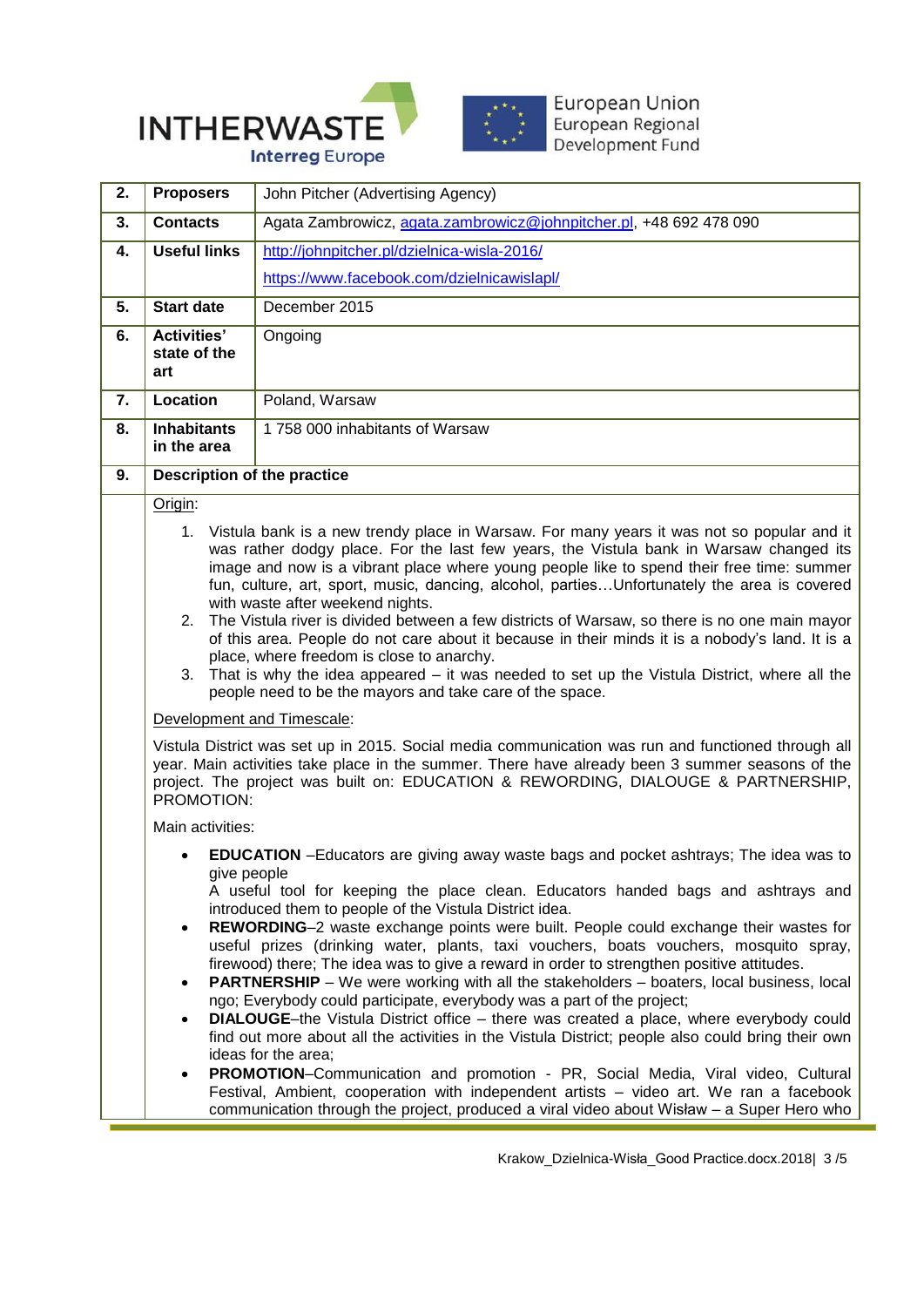

|     | looks after the Vistula District; The second viral video was produced by the independent artist<br>who supported the message of the campaign; We set up the Vistula District eco Festival -eco<br>event, which took one week. It included concerts, workshops, meetings, exhibition, cruises,<br>etc. Old bins were upcycled and put at the area.                                    |  |  |
|-----|--------------------------------------------------------------------------------------------------------------------------------------------------------------------------------------------------------------------------------------------------------------------------------------------------------------------------------------------------------------------------------------|--|--|
|     | Factors involved:                                                                                                                                                                                                                                                                                                                                                                    |  |  |
|     | Warsaw City Cuncil – principal,<br>$\bullet$<br>John Pitcher - Creative agency - originator& coordinator;<br>$\bullet$<br>Ngo - partners of the project (Educators, Eco Festival, bins upcycling project)<br>Boaters - stakeholders<br>Small local business (clubs and restaurants at river banks) – stakeholders<br>$\bullet$<br>Big business - (Danone, Innogy, myTaxi) - sponsors |  |  |
|     | Legal framework:                                                                                                                                                                                                                                                                                                                                                                     |  |  |
|     | Project is run by a Warsaw City Council.                                                                                                                                                                                                                                                                                                                                             |  |  |
|     | Every year they announce unlimited tender to choose a coordinator. The first and the second editions<br>were coordinated by John Pitcher agency.                                                                                                                                                                                                                                     |  |  |
|     | Financial framework: (activities' cost, activities' revenues (if any), model/s of financing used)                                                                                                                                                                                                                                                                                    |  |  |
|     | 2016 budget = 77 846,17 EUR                                                                                                                                                                                                                                                                                                                                                          |  |  |
|     |                                                                                                                                                                                                                                                                                                                                                                                      |  |  |
|     | Use degree: (%) or number of users (if possible):                                                                                                                                                                                                                                                                                                                                    |  |  |
|     | 1758 000 inhabitants of Warsaw                                                                                                                                                                                                                                                                                                                                                       |  |  |
| 10. | <b>Results</b>                                                                                                                                                                                                                                                                                                                                                                       |  |  |
|     | Proven results (through indicators):                                                                                                                                                                                                                                                                                                                                                 |  |  |
|     | Over 320 nationwide and regional media publications of the campaign,<br>Publication expenditure and Unique User 115 969 040 (increase by 100% compared to<br>the first edition)<br>AVE: PLN 256 354 EURO                                                                                                                                                                             |  |  |
|     | Daily communication on Facebook reached 67 457 people and involved 24705 of them.<br>The movie "With the camera among the waste" has been watched over 2400000 times;<br>The film "Wisław" have had over 602000 views                                                                                                                                                                |  |  |
|     | 1800 pieces of waste was exchanged daily, in total, over 25,000 pieces of waste was                                                                                                                                                                                                                                                                                                  |  |  |
|     | exchanged<br>10,000 ashtrays were distributed, over 15,000 waste bags were distributed                                                                                                                                                                                                                                                                                               |  |  |
|     | Possible success factors:                                                                                                                                                                                                                                                                                                                                                            |  |  |
|     | Increased awareness;<br>People take care more about common space, change of social attitude – people react to<br>littering;<br>"No littering" trend;                                                                                                                                                                                                                                 |  |  |
|     |                                                                                                                                                                                                                                                                                                                                                                                      |  |  |

Krakow\_Dzielnica-Wisła\_Good Practice.docx.2018| 4 /5